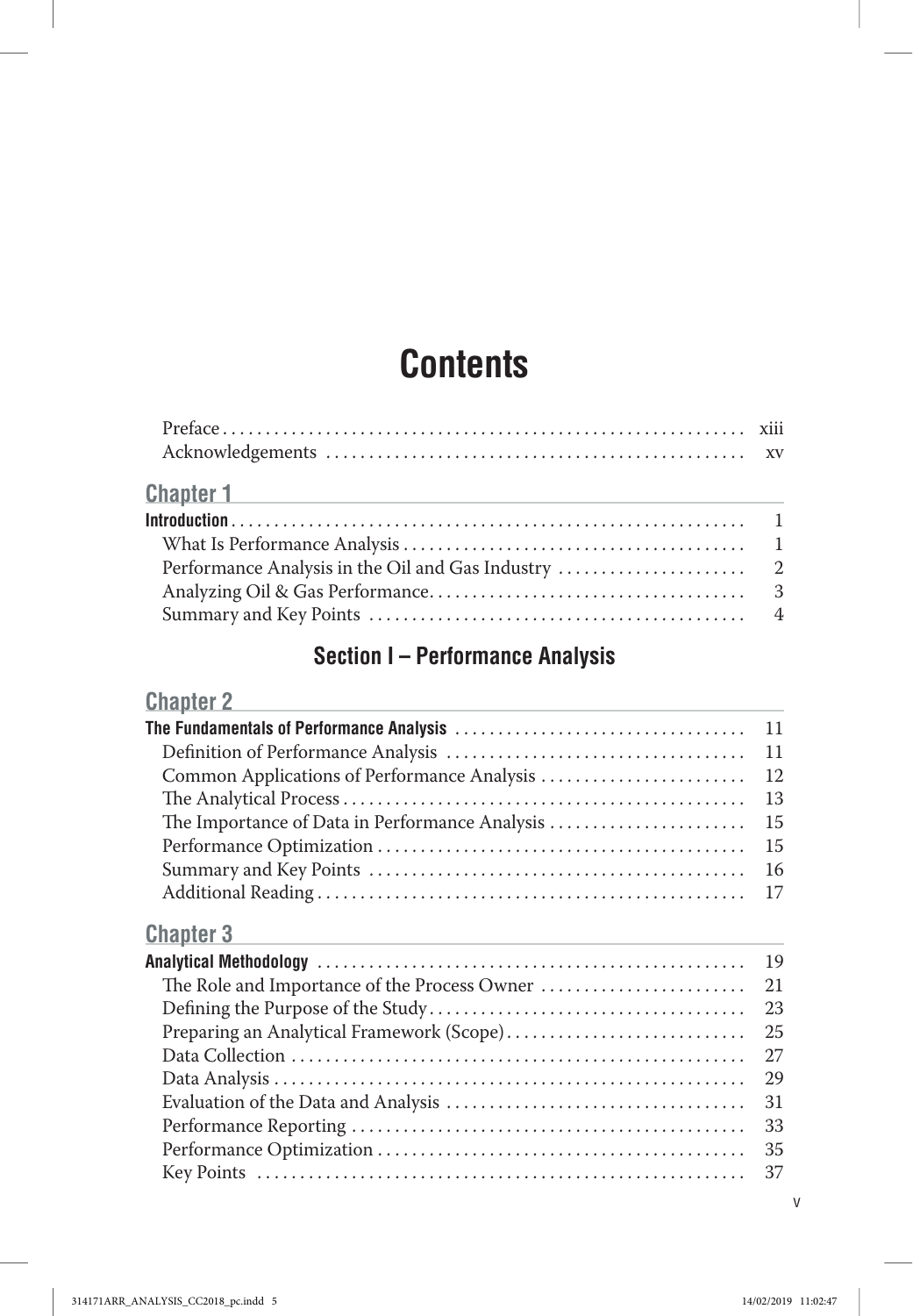## **Chapter 4 Chapter 4 Chapter 4 Chapter 4 Chapter 4 Chapter 4 Chapter 4 Chapter 4 Const**

# **Section II – Oil & Gas Data**

## **Chapter 5**

|                                           | 55 |
|-------------------------------------------|----|
|                                           | 56 |
|                                           | 56 |
|                                           | 57 |
|                                           | 57 |
|                                           | 58 |
|                                           | 59 |
|                                           | 59 |
|                                           | 60 |
| <b>Chapter 6</b>                          |    |
|                                           | 63 |
|                                           | 64 |
|                                           | 64 |
|                                           | 68 |
|                                           | 69 |
|                                           | 70 |
|                                           | 70 |
|                                           | 71 |
|                                           | 72 |
|                                           | 73 |
|                                           | 73 |
|                                           | 74 |
|                                           | 74 |
|                                           | 75 |
|                                           | 76 |
|                                           | 76 |
|                                           | 78 |
| True Cash Flow (or After CAPEX Cash Flow) | 78 |
|                                           | 80 |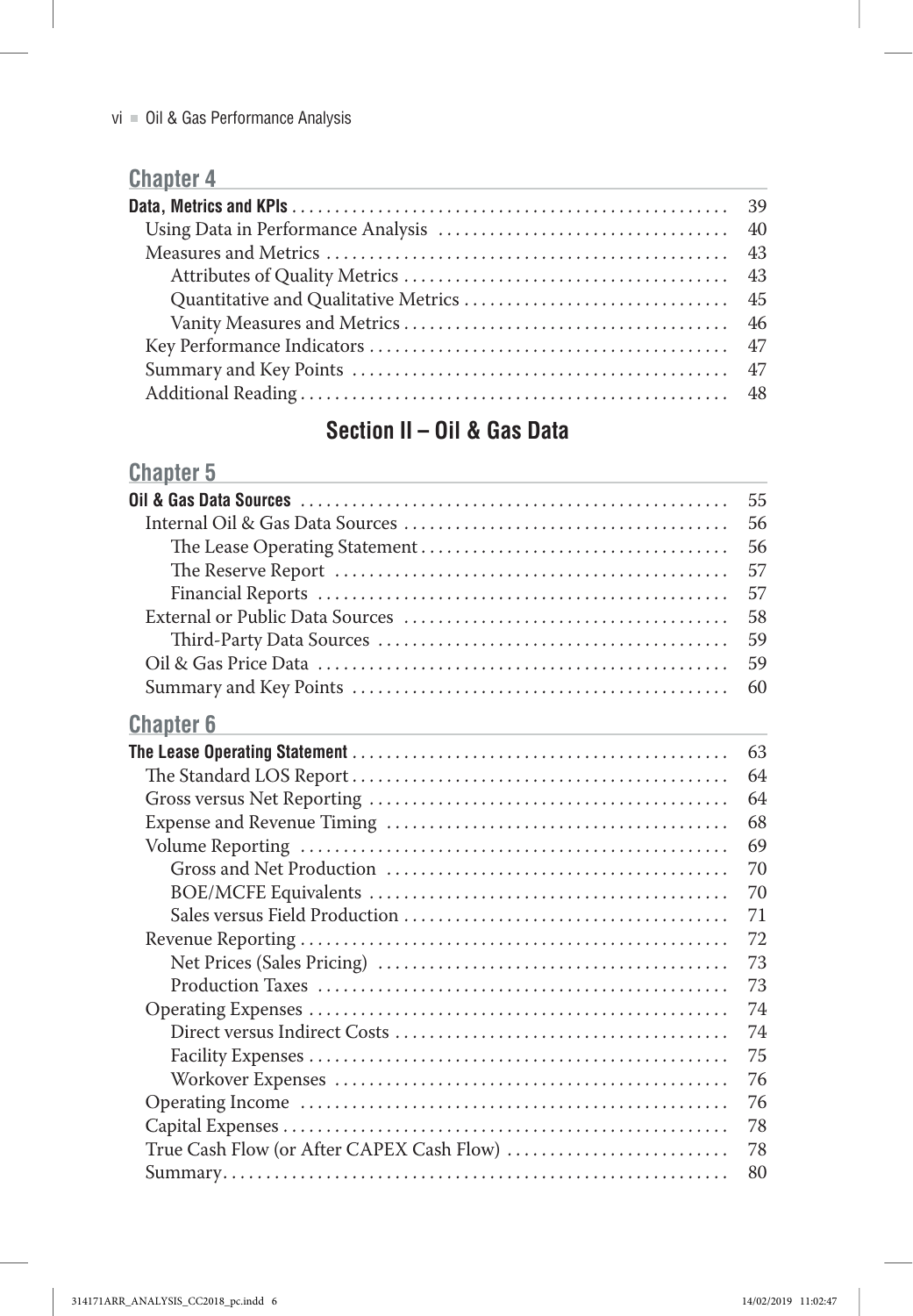## **Chapter 7**

|                                                                                           | 83  |
|-------------------------------------------------------------------------------------------|-----|
|                                                                                           | 84  |
|                                                                                           | 85  |
|                                                                                           | 86  |
|                                                                                           | 87  |
|                                                                                           | 87  |
|                                                                                           | 87  |
|                                                                                           | 89  |
|                                                                                           | 92  |
|                                                                                           | 92  |
|                                                                                           | 94  |
|                                                                                           | 98  |
|                                                                                           | 98  |
|                                                                                           | 99  |
| <b>Chapter 8</b>                                                                          |     |
|                                                                                           | 101 |
|                                                                                           |     |
|                                                                                           | 102 |
|                                                                                           | 102 |
|                                                                                           | 104 |
|                                                                                           | 104 |
| Unscheduled Announcements and Other Events (8K Reports)                                   | 106 |
| Understanding Financial Statements                                                        | 106 |
|                                                                                           | 106 |
| The Income Statement (Consolidated Statements of Operations)                              | 108 |
|                                                                                           | 112 |
|                                                                                           | 117 |
|                                                                                           | 117 |
|                                                                                           |     |
| <b>Chapter 9</b>                                                                          |     |
| the control of the control of the control of the control of the control of the control of |     |
|                                                                                           |     |
|                                                                                           |     |
|                                                                                           |     |
|                                                                                           |     |
|                                                                                           |     |
|                                                                                           |     |
|                                                                                           |     |
|                                                                                           |     |

Research Firms and Wall Street Reports . . . . . . . . . . . . . . . . . . . . . . . . . . . . 126 Industry Organizations . . . . . . . . . . . . . . . . . . . . . . . . . . . . . . . . . . . . . . . . . . . 127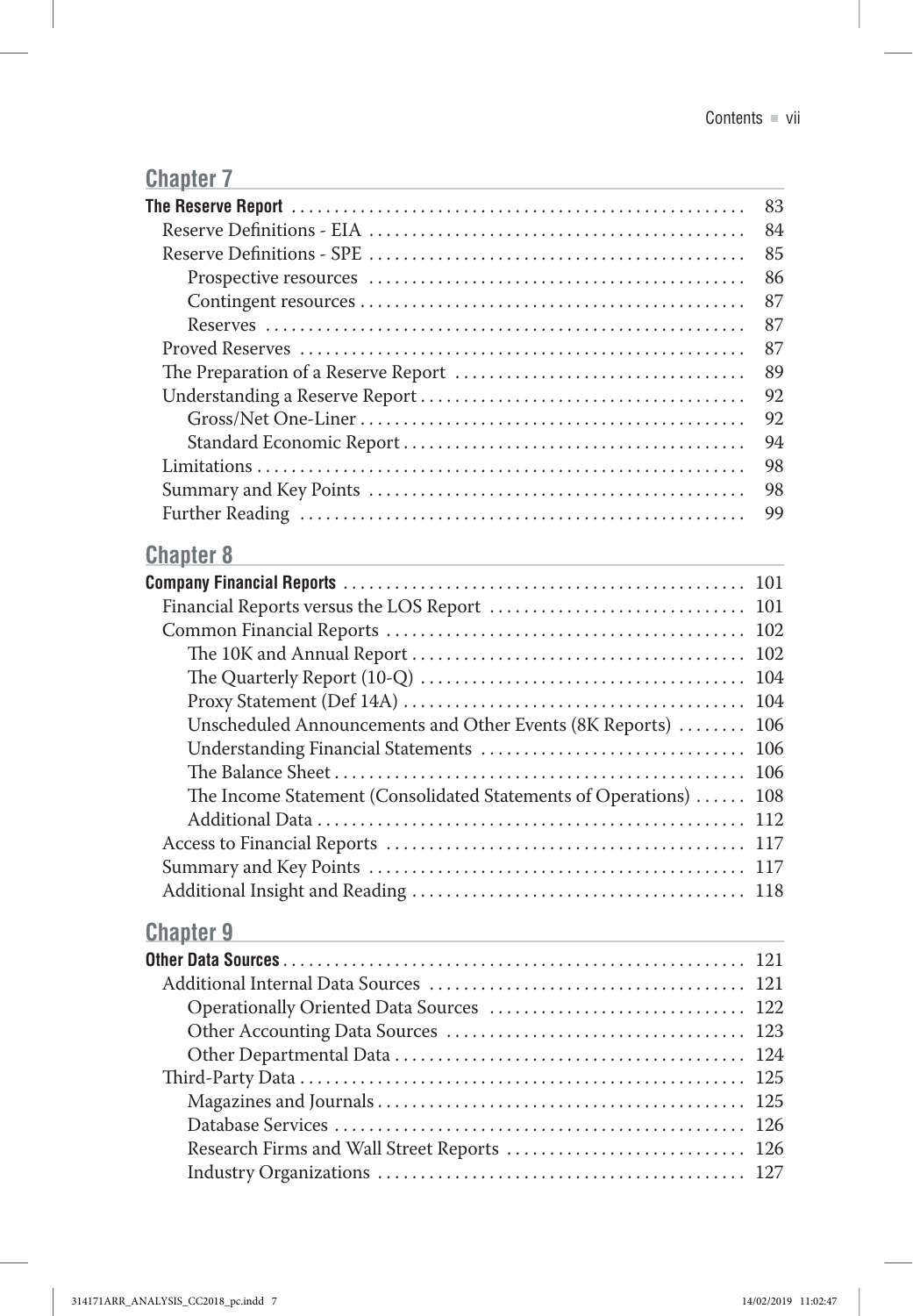# **Section III – Basic Oil & Gas Performance Analysis**

| <b>Chapter 10</b>                                  |     |
|----------------------------------------------------|-----|
|                                                    |     |
|                                                    |     |
| Key Components of Operational Performance Analysis | 136 |
|                                                    | 139 |
|                                                    | 140 |
|                                                    | 141 |
|                                                    |     |
|                                                    | 145 |
|                                                    | 145 |
|                                                    |     |
|                                                    |     |
|                                                    |     |
|                                                    | 147 |
| <b>Chapter 11</b>                                  |     |
|                                                    |     |
|                                                    |     |
|                                                    |     |
|                                                    | 150 |
|                                                    | 151 |
|                                                    |     |
|                                                    |     |
| Reserve Adds (Reserve Replacement Ratio)           | 155 |
|                                                    | 155 |
|                                                    | 158 |
|                                                    | 158 |
|                                                    | 160 |
| <b>Chapter 12</b>                                  |     |
|                                                    |     |
|                                                    |     |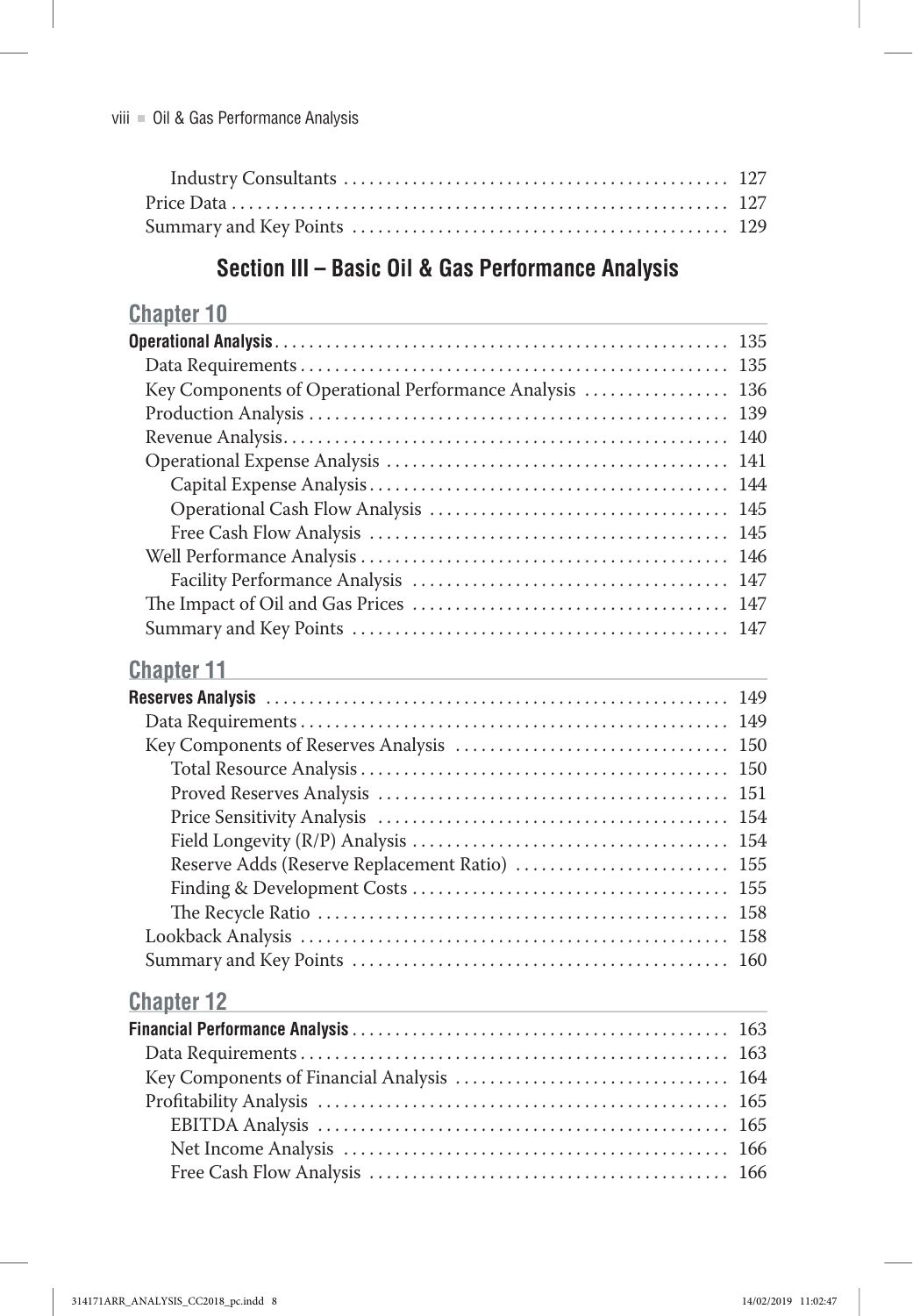| Financial Performance Analysis of Publicly Traded Companies 169 |  |
|-----------------------------------------------------------------|--|
|                                                                 |  |
|                                                                 |  |
|                                                                 |  |
|                                                                 |  |
|                                                                 |  |
|                                                                 |  |

# **Section IV – Advanced Performance Analysis**

# **Chapter 13 Chapter 13**

| <b>Chapter 14</b>                                                                                                                         |  |
|-------------------------------------------------------------------------------------------------------------------------------------------|--|
|                                                                                                                                           |  |
|                                                                                                                                           |  |
| <b>Chapter 15</b><br><u> 1989 - Johann Stein, marwolaethau a bhann an t-Amhair ann an t-Amhair an t-Amhair an t-Amhair an t-Amhair an</u> |  |
|                                                                                                                                           |  |
|                                                                                                                                           |  |
|                                                                                                                                           |  |
|                                                                                                                                           |  |
|                                                                                                                                           |  |
|                                                                                                                                           |  |
|                                                                                                                                           |  |
|                                                                                                                                           |  |
|                                                                                                                                           |  |
| Company-Level SWOT Analysis - Example  194                                                                                                |  |
|                                                                                                                                           |  |
|                                                                                                                                           |  |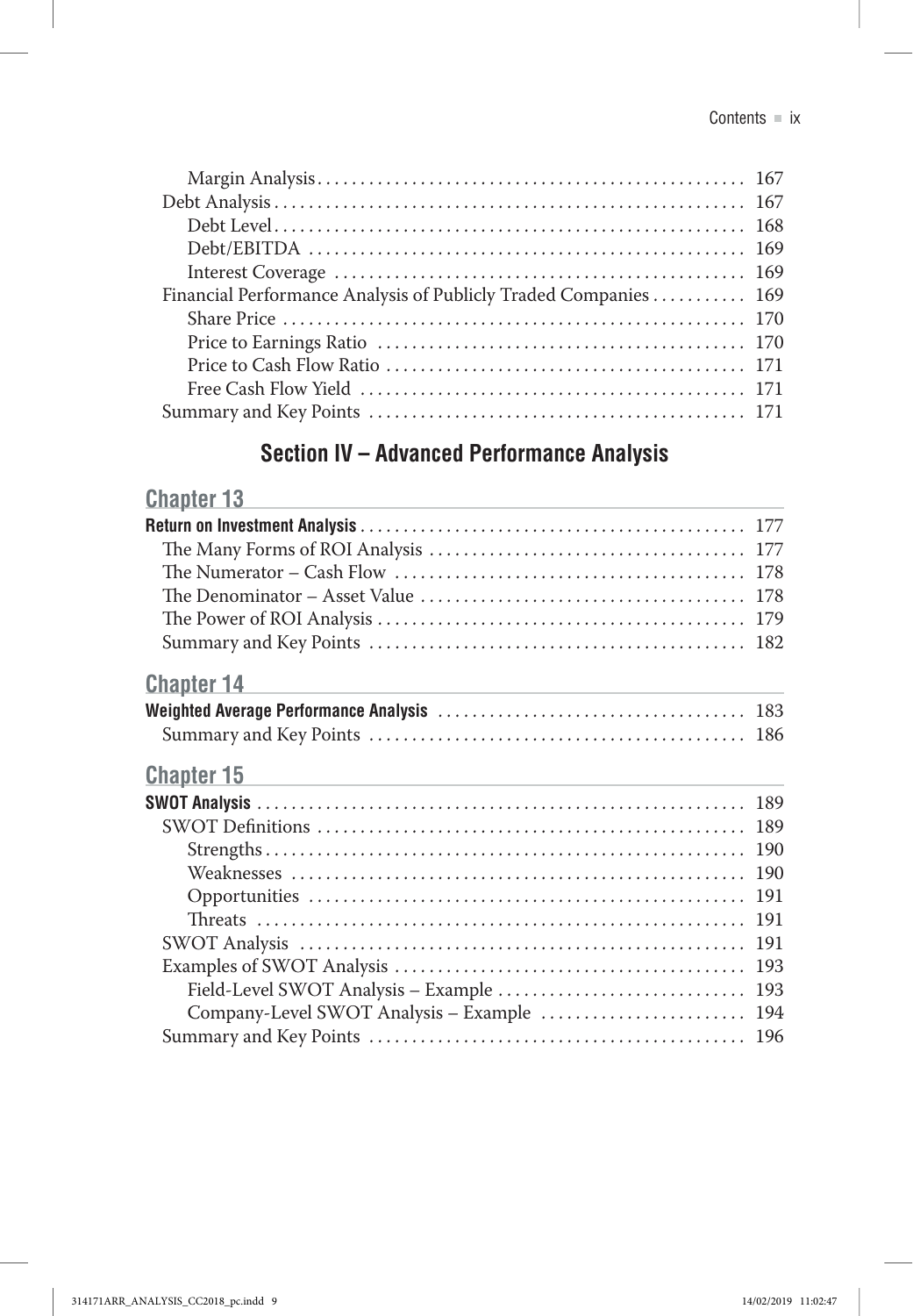# **Section V – Applied Performance Analysis**

| <b>Chapter 16</b>                                                                                                                                                                                                             |     |
|-------------------------------------------------------------------------------------------------------------------------------------------------------------------------------------------------------------------------------|-----|
|                                                                                                                                                                                                                               | 203 |
|                                                                                                                                                                                                                               | 204 |
|                                                                                                                                                                                                                               |     |
|                                                                                                                                                                                                                               | 207 |
|                                                                                                                                                                                                                               | 208 |
|                                                                                                                                                                                                                               | 208 |
|                                                                                                                                                                                                                               | 210 |
|                                                                                                                                                                                                                               | 210 |
|                                                                                                                                                                                                                               | 210 |
|                                                                                                                                                                                                                               | 211 |
|                                                                                                                                                                                                                               | 211 |
|                                                                                                                                                                                                                               |     |
|                                                                                                                                                                                                                               |     |
| <b>Chapter 17</b>                                                                                                                                                                                                             |     |
| the control of the control of the control of the control of the control of the control of the control of the control of the control of the control of the control of the control of the control of the control of the control |     |
|                                                                                                                                                                                                                               | 218 |
|                                                                                                                                                                                                                               |     |
|                                                                                                                                                                                                                               |     |
|                                                                                                                                                                                                                               |     |
|                                                                                                                                                                                                                               |     |
|                                                                                                                                                                                                                               |     |
|                                                                                                                                                                                                                               |     |
|                                                                                                                                                                                                                               |     |
|                                                                                                                                                                                                                               |     |
|                                                                                                                                                                                                                               |     |
|                                                                                                                                                                                                                               |     |
|                                                                                                                                                                                                                               |     |
|                                                                                                                                                                                                                               |     |
|                                                                                                                                                                                                                               |     |
| <b>Chapter 18</b>                                                                                                                                                                                                             |     |
|                                                                                                                                                                                                                               |     |
|                                                                                                                                                                                                                               |     |
|                                                                                                                                                                                                                               |     |
| Advanced Company Performance Analysis                                                                                                                                                                                         | 238 |
| Weighted Average Scorecard (Credit Analysis)                                                                                                                                                                                  | 240 |
|                                                                                                                                                                                                                               | 242 |
|                                                                                                                                                                                                                               | 242 |
|                                                                                                                                                                                                                               | 243 |
|                                                                                                                                                                                                                               |     |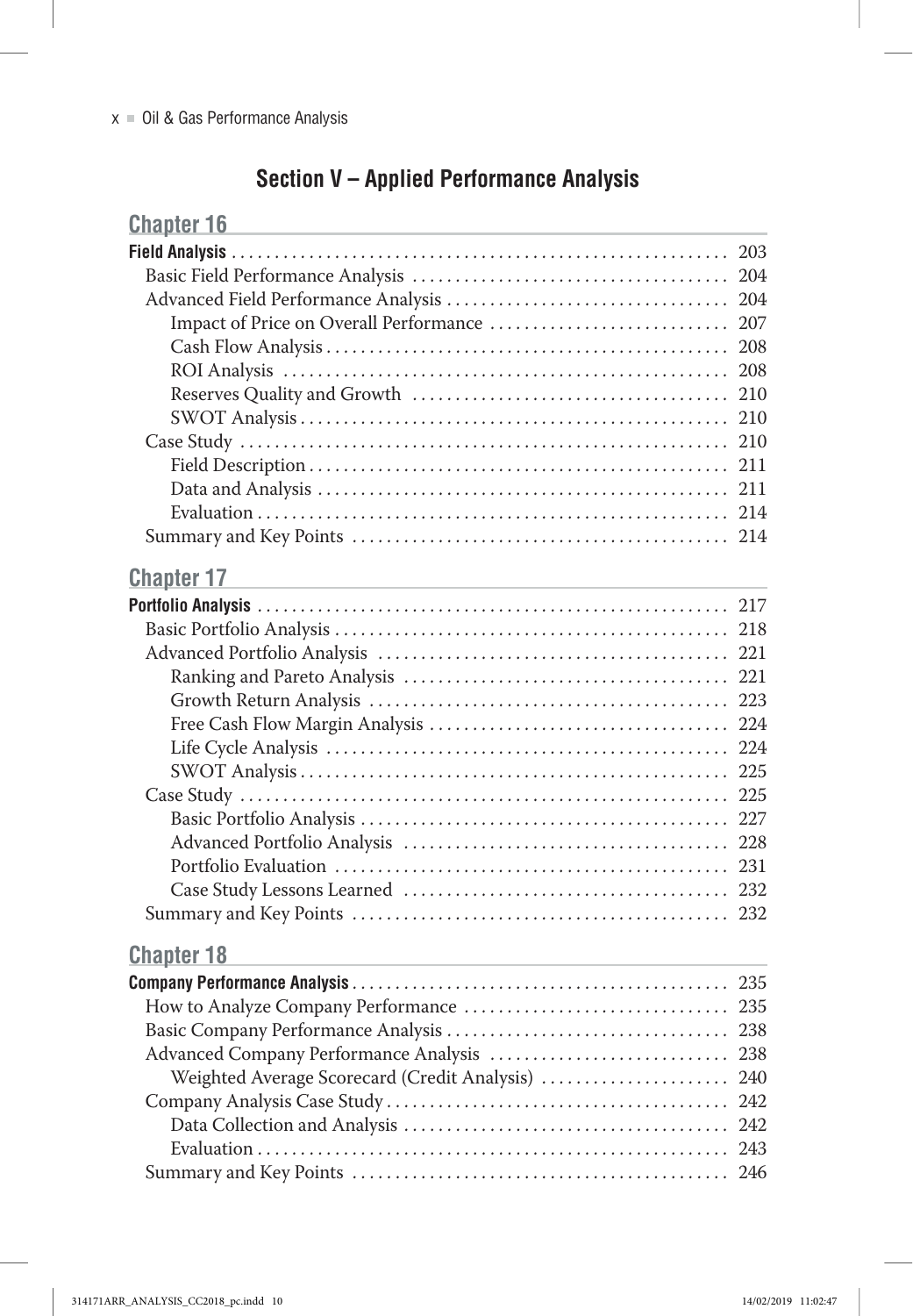## **Section VI – Conclusion**

| <b>Chapter 19</b><br><u> 1989 - Johann Stein, marwolaethau a bhann an t-Amhair an t-Amhair an t-Amhair an t-Amhair an t-Amhair an t-A</u> |  |
|-------------------------------------------------------------------------------------------------------------------------------------------|--|
|                                                                                                                                           |  |
|                                                                                                                                           |  |
|                                                                                                                                           |  |
|                                                                                                                                           |  |
| <b>Chapter 20</b><br>the control of the control of the control of the control of the control of                                           |  |
|                                                                                                                                           |  |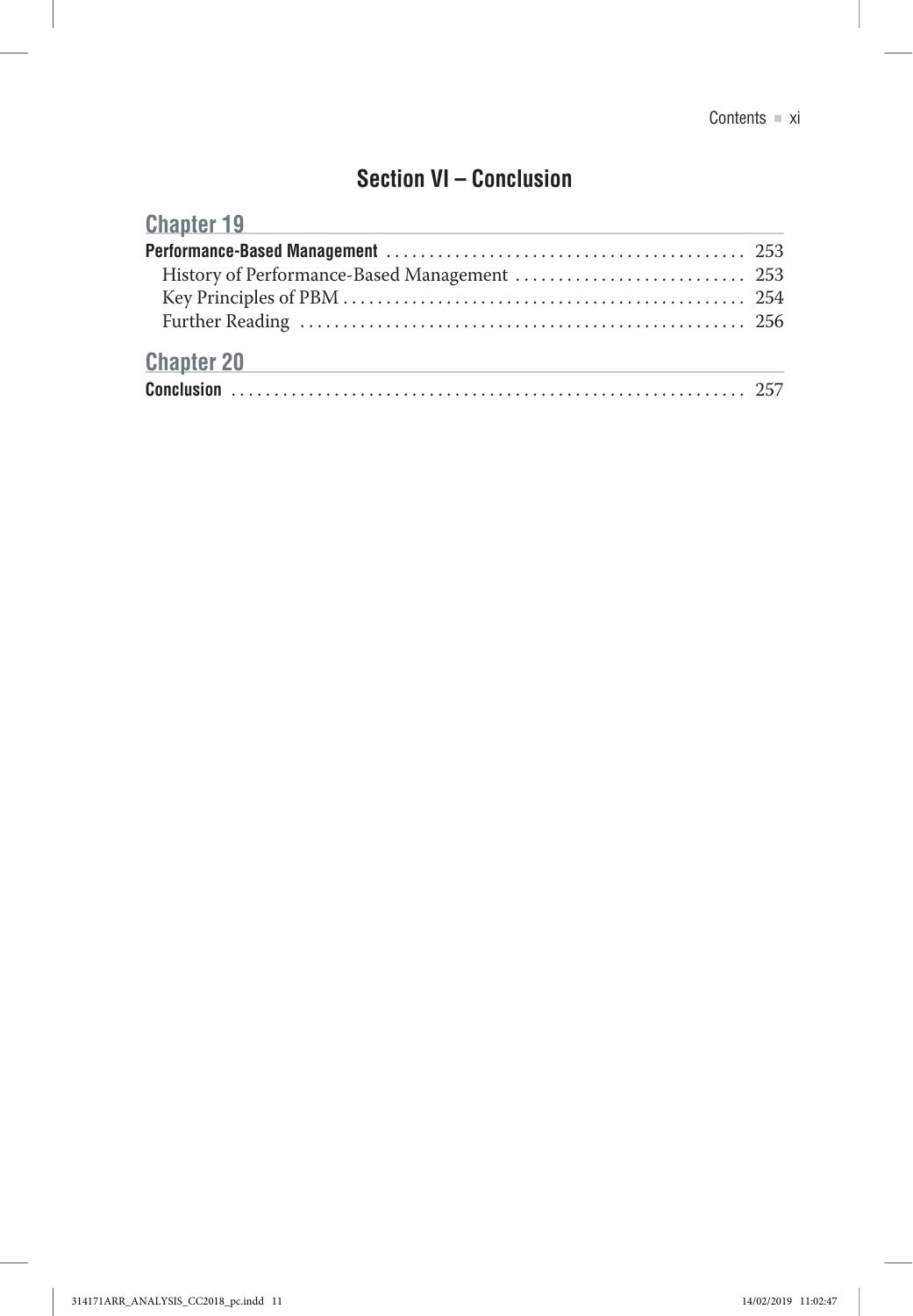# **17**

# **Portfolio Analysis**

**Portfolio analysis is a broad and diversified concept that has specific purposes that** differ by industry. The most common application of portfolio analysis involves security analysis during which a portfolio of investments, such as stocks, bonds, and other financial instruments, are analyzed to determine if expected investment returns match the risk tolerance or investment mandate of an investor seeking to optimize overall risk and return.

Another common application of portfolio analysis is to assist a company, usually in the consumer products industry, review its product lines to determine the best possible allocation of company resources . While an element of performance analysis may be involved in these activities, strategic positioning is more the overall focus .

Portfolio analysis can become heavily performance-based and it is in this form that it is most applicable to the oil and gas industry . In this case, portfolio analysis seeks to break down and analyze an oil and gas portfolio – think oil and gas fields – in order to determine if the portfolio is capable of meeting desired goals and objectives in light of historical performance .

Oil and gas portfolio performance analysis can be used for a variety of purposes . At the strategic level, portfolio analysis seeks to determine whether a portfolio has the desired commodity mix of oil and gas, the ability to grow, and a sufficient rate of return on investment that meets stated goals .

At the more granular level, portfolio analysis can be used to compare fields within a portfolio and to allocate capital in a way that optimizes value and profitability . It is also a vital component of portfolio rationalization in which certain fields, not just poorly performing fields, are divested in order to provide additional capital for various fields and acquisitions or other strategic initiatives .

Portfolio analysis is typically a function that resides in the planning or business development hierarchy of an oil and gas company. However, there are significant benefits for a field manager or team to conduct their own portfolio analysis even with limited data. The reason for this is simple; it is always beneficial to know how a particular field is viewed within a portfolio. This can provide insight into potential executive-level decisions that may result from a higher-level portfolio analysis . For example, if a series of capital investments have failed to achieve desired production and growth, even though a field is performing well under a variety of operational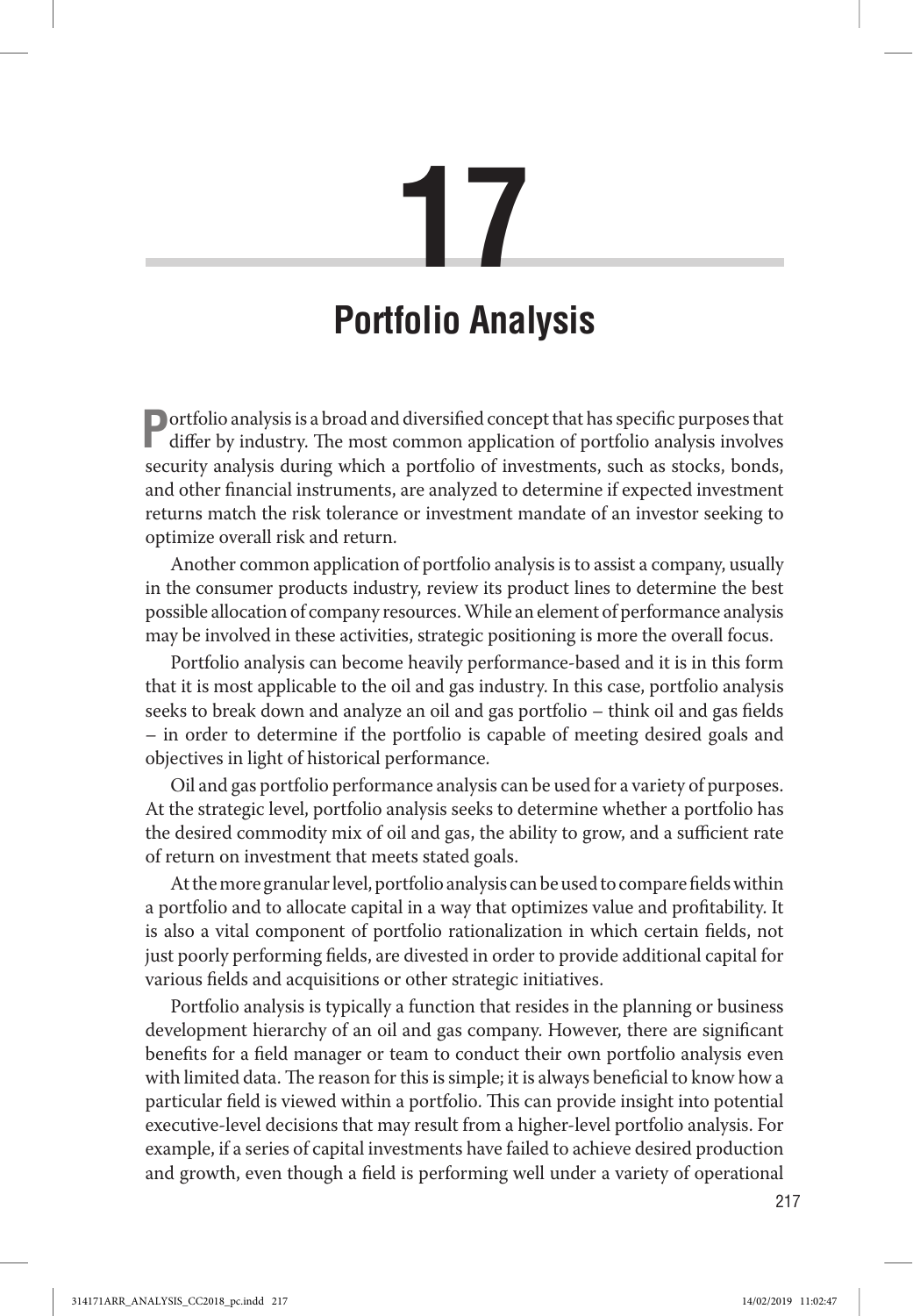metrics, it would be wise to plan for a reduction in capital and a possible shift in field priorities to one of "harvest" and decline.

# **Basic Portfolio Analysis**

There is no set approach to analyzing an oil and gas portfolio. While it is important, as with all performance analysis, to define the purpose and set forth the scope of the performance analysis, the procedures used to analyze portfolio performance data may be exceptionally varied. In most cases, portfolio analysis requires some level of performance data on each of the fields or assets within the portfolio, which makes necessary some form of field performance "pre" analysis . However, this analysis need not be as thorough as the field analysis described in the previous chapter.

When initiating a portfolio-level performance analysis, it is highly recommended to begin the process by preparing a spreadsheet that captures most of the portfolio's key performance metrics o as a whole, or , or in aggregate. This may require some additional analysis using aggregated operational, reserve, and financial data. An example of a spreadsheet that captures many key performance metrics is presented in Table 17-1 . The goal of this portfolio or "aggregate" analysis is to understand how the entire portfolio of fields is meeting strategic goals and , to understand what key aspects of performance are not meeting desired expectations . Another beneficial aspect of analyzing the portfolio as a whole is to benchmark the performance against key industry performance metrics . This will provide information on just how well or how poorly a portfolio is performing when compared with industry averages .

Once the performance of an entire portfolio of oil and gas assets has been analyzed, it is very beneficial to compare individual assets within the portfolio, especially if areas of concern with performance become apparent in the initial aggregate performance analysis. Again, using a template or spreadsheet can help facilitate this form of analysis. Table 17-2 is an example of a spreadsheet that can be used to compare a wide number of fields within a portfolio. This more granular level of analysis will quickly reveal how fields within a portfolio are impacting overall portfolio performance and can provide significant information that may be used to to improve or optimize a portfolio of fields to meet targets and goals .

If it is sufficiently rigorous, the spreadsheet or model can be used for advance levels of portfolio analysis including stress testing by changing prices and other assumptions, the impact of acquisitions and divestitures, and for strategic planning purposes, although these will not be discussed in this book . Finally, it must be remembered that most portfolio assessments do not include debt and financing or the impact of corporate G&A on portfolio performance, as once these data are included, the analysis typically falls under the purview of company analysis, which is discussed in the next chapter.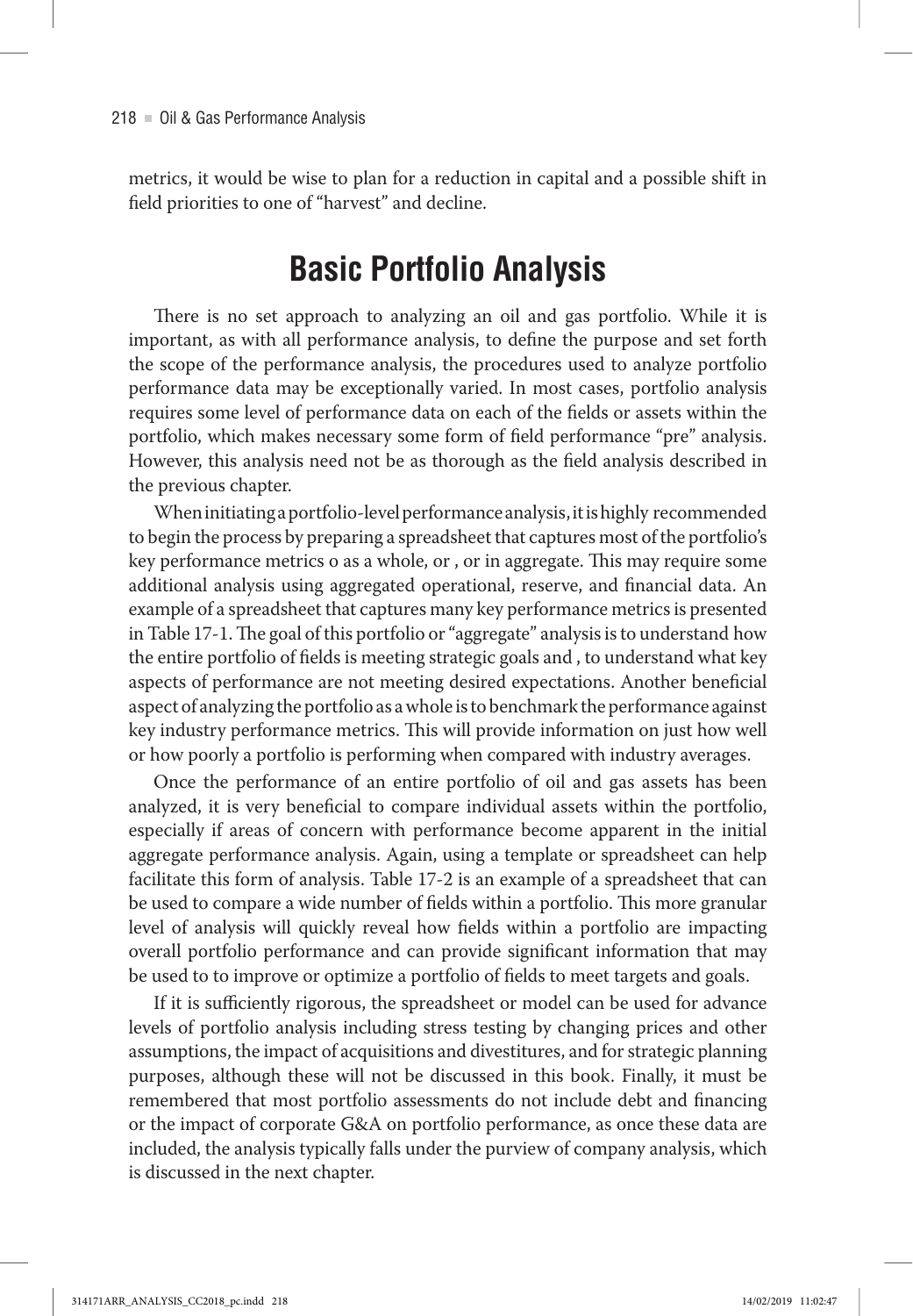#### **Table 17-1.** Portfolio Performance Template

| <b>Portfolio</b>                       | 2013 | 2014 | 2015 | 2016 | 2017 |
|----------------------------------------|------|------|------|------|------|
| <b>Operations Summary</b>              |      |      |      |      |      |
| <b>Production (BOEPD)</b>              |      |      |      |      |      |
| Oil (bopd)                             |      |      |      |      |      |
| Gas (mcfd)                             |      |      |      |      |      |
| YOY production Growth                  |      |      |      |      |      |
| Three Year CAGR                        |      |      |      |      |      |
| <b>Revenue</b>                         |      |      |      |      |      |
| <b>Operating Expenses</b>              |      |      |      |      |      |
| <b>Operating Profit</b>                |      |      |      |      |      |
| <b>WTI Price</b>                       |      |      |      |      |      |
| <b>HH Price</b>                        |      |      |      |      |      |
| Revenue / BOE                          |      |      |      |      |      |
| OPEX (\$/BOE)                          |      |      |      |      |      |
| Margin (\$/BOE)                        |      |      |      |      |      |
|                                        |      |      |      |      |      |
| <b>Cash Flow Analysi Analysis</b>      |      |      |      |      |      |
| <b>Operating Profit</b>                |      |      |      |      |      |
| <b>Workovers</b>                       |      |      |      |      |      |
| <b>P&amp;A</b>                         |      |      |      |      |      |
| <b>Operating Cash Flow</b>             |      |      |      |      |      |
| <b>Development Capital</b>             |      |      |      |      |      |
| <b>Acquisitions</b>                    |      |      |      |      |      |
| <b>Free Cash Flow</b>                  |      |      |      |      |      |
| Free Cash Flow Margin                  |      |      |      |      |      |
|                                        |      |      |      |      |      |
| <b>ROIC Metrics</b>                    |      |      |      |      |      |
| <b>Net Book Value</b>                  |      |      |      |      |      |
| <b>One Year (Current) ROIC</b>         |      |      |      |      |      |
| <b>One Year (Current) Category</b>     |      |      |      |      |      |
| 3 Year ROIC                            |      |      |      |      |      |
| 3 Year Category                        |      |      |      |      |      |
|                                        |      |      |      |      |      |
| <b>Reserves</b>                        |      |      |      |      |      |
| <b>Reserve Adds (Million BOE)</b>      |      |      |      |      |      |
| <b>YE Reserves Total (Million BOE)</b> |      |      |      |      |      |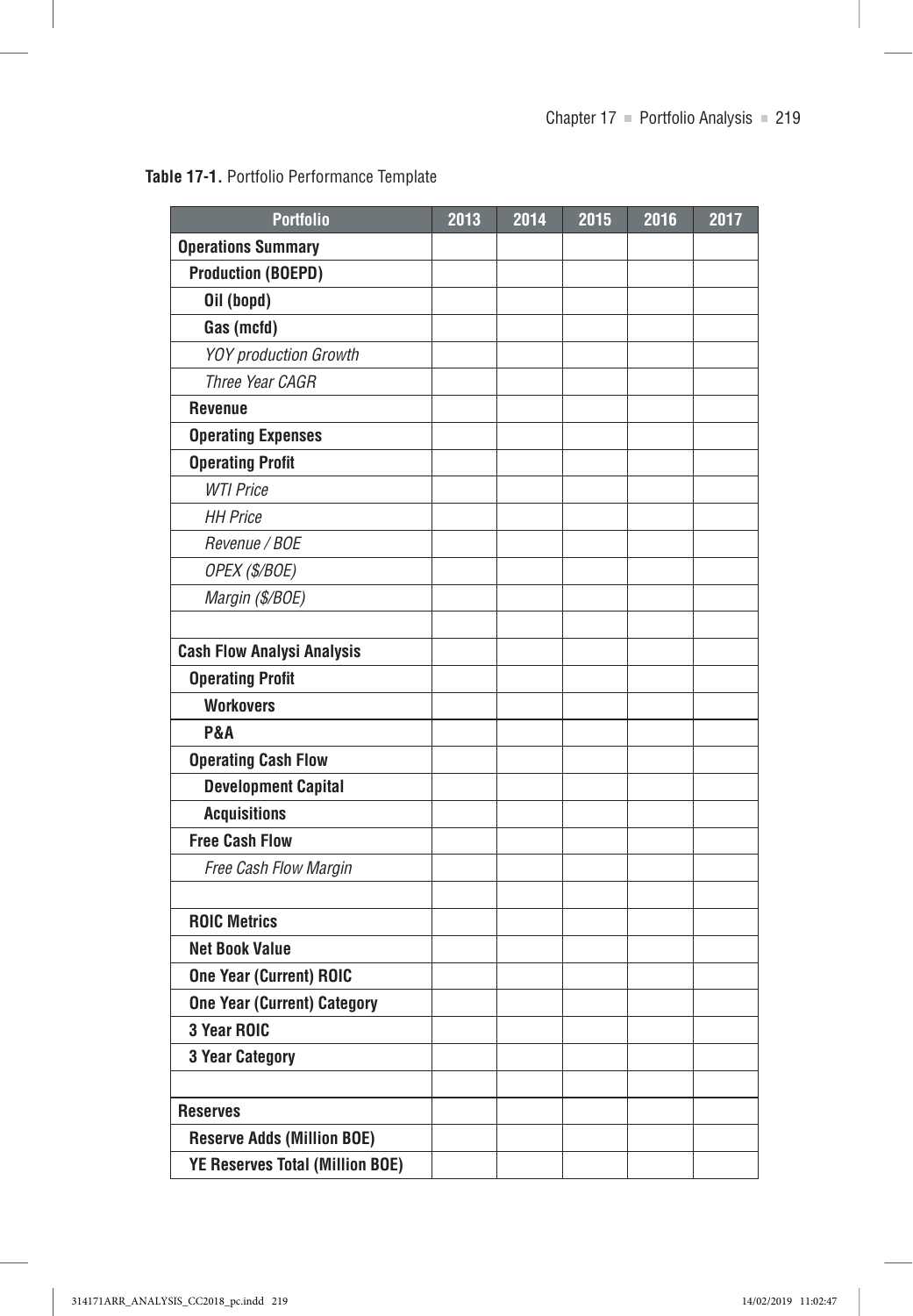| <b>YE PDP Reserves (Million BOE)</b> |  |  |  |
|--------------------------------------|--|--|--|
| $%$ PDP                              |  |  |  |
| <b>RP Ratio</b>                      |  |  |  |
| <b>F&amp;D Costs</b>                 |  |  |  |
| <b>Recycle Ratio</b>                 |  |  |  |

#### **Table 17-2.** Portfolio Performance Template

| <b>Performance Summary</b>         | Field #1 | Field #2 | Field #3 | Field #4 | <b>Portfolio</b> |
|------------------------------------|----------|----------|----------|----------|------------------|
| <b>Operations Summary</b>          |          |          |          |          |                  |
| <b>Production (BOEPD)</b>          |          |          |          |          |                  |
| Oil (bopd)                         |          |          |          |          |                  |
| Gas (mcfd)                         |          |          |          |          |                  |
| <b>YOY</b> production Growth       |          |          |          |          |                  |
| Three Year CAGR                    |          |          |          |          |                  |
| <b>Revenue</b>                     |          |          |          |          |                  |
| <b>Operating Expenses</b>          |          |          |          |          |                  |
| <b>Operating Profit</b>            |          |          |          |          |                  |
| <b>WTI Price</b>                   |          |          |          |          |                  |
| <b>HH Price</b>                    |          |          |          |          |                  |
| Revenue / BOE                      |          |          |          |          |                  |
| OPEX (\$/BOE)                      |          |          |          |          |                  |
| Margin (\$/BOE)                    |          |          |          |          |                  |
|                                    |          |          |          |          |                  |
| <b>Cash Flow Analysi Analysis</b>  |          |          |          |          |                  |
| <b>Operating Profit</b>            |          |          |          |          |                  |
| <b>Workovers</b>                   |          |          |          |          |                  |
| <b>P&amp;A</b>                     |          |          |          |          |                  |
| <b>Operating Cash Flow</b>         |          |          |          |          |                  |
| <b>Development Capital</b>         |          |          |          |          |                  |
| <b>Acquisitions</b>                |          |          |          |          |                  |
| <b>Free Cash Flow</b>              |          |          |          |          |                  |
| Free Cash Flow Margin              |          |          |          |          |                  |
|                                    |          |          |          |          |                  |
| <b>ROIC Metrics</b>                |          |          |          |          |                  |
| <b>Net Book Value</b>              |          |          |          |          |                  |
| <b>One Year (Current) ROIC</b>     |          |          |          |          |                  |
| <b>One Year (Current) Category</b> |          |          |          |          |                  |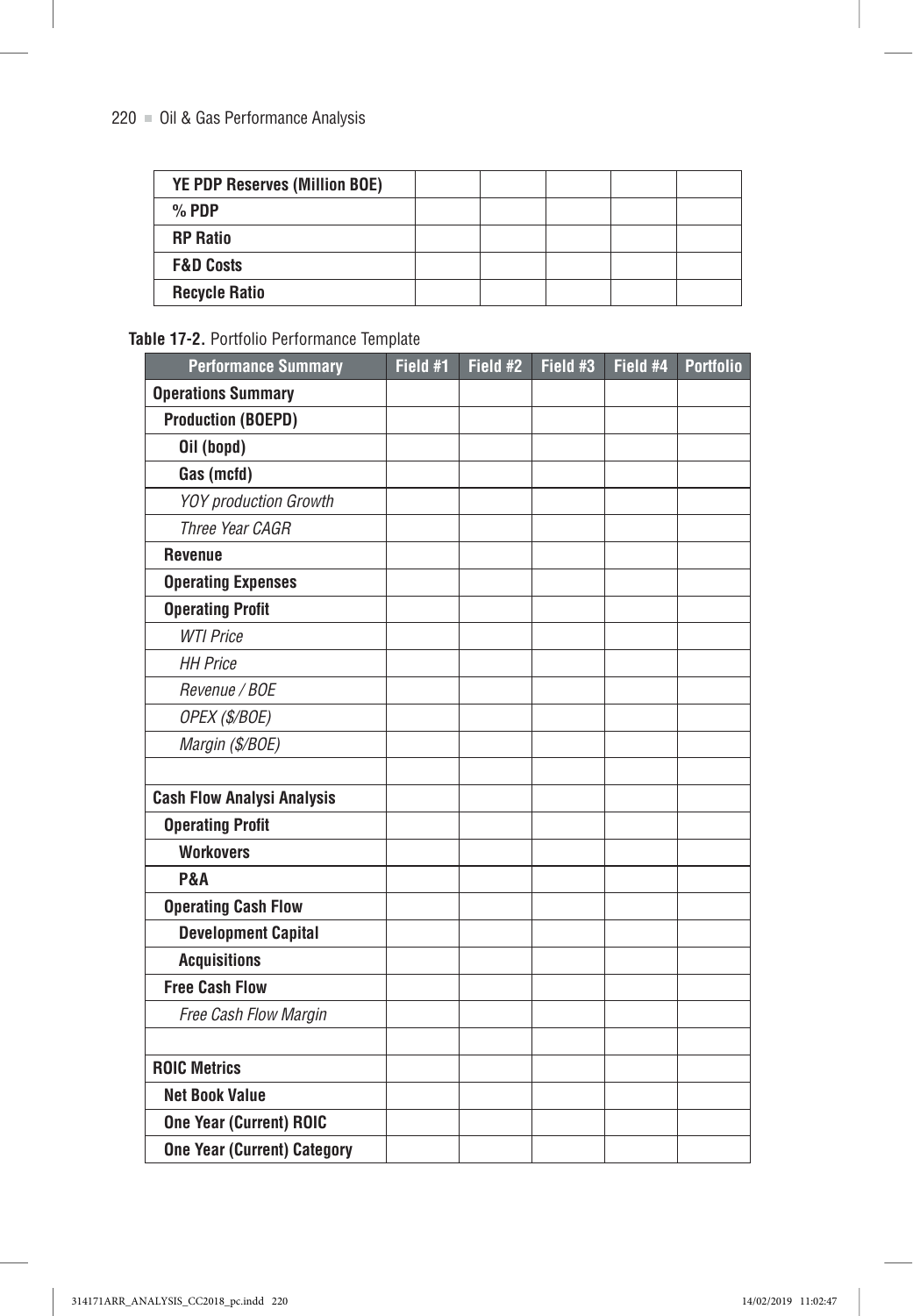| 3 Year ROIC                            |  |  |  |
|----------------------------------------|--|--|--|
| <b>3 Year Category</b>                 |  |  |  |
|                                        |  |  |  |
| <b>Reserves</b>                        |  |  |  |
| <b>Reserve Adds (Million BOE)</b>      |  |  |  |
| <b>YE Reserves Total (Million BOE)</b> |  |  |  |
| YE PDP Reserves (Million BOE)          |  |  |  |
| $%$ PDP                                |  |  |  |
| <b>RP Ratio</b>                        |  |  |  |
| <b>F&amp;D Costs</b>                   |  |  |  |
| <b>Recycle Ratio</b>                   |  |  |  |

# **Advanced Portfolio Analysis**

There is no limit to the aspects of portfolio performance that can be analyzed. After the basic performance data and metrics are collected and presented in aggregate and individually by field or asset, and then reviewed for overall performance, more in-depth analysis can begin. This is particularly true when performance does not meet desired or expected returns . Some useful and recommended forms of advanced portfolio performance analysis include:

- Benchmarking/Pareto Analysis
- Growth Return Analysis
- Free Cash Flow Margin Analysis
- Life Cycle Analysis
- SWOT Analysis

This list is by no means comprehensive . It may also be instructive to clearly annotate fields with special characteristics, such as deep water fields, fields undergoing significant EOR, and fields that are international or governed by a unique agreement such as a production sharing contract, as these fields will have metrics of their own which may not benchmark well against a traditional field.

#### **Ranking and Pareto Analysis**

In many cases, key performance metrics are ranked or benchmarked against internal or external peers. This quickly determines how fields compare with one another and provides both a quantitative and qualitative assessment of the performance related to the metric that is being benchmarked. With portfolio analysis, many of the key performance metrics are ranked using standard bar charts or other graphs .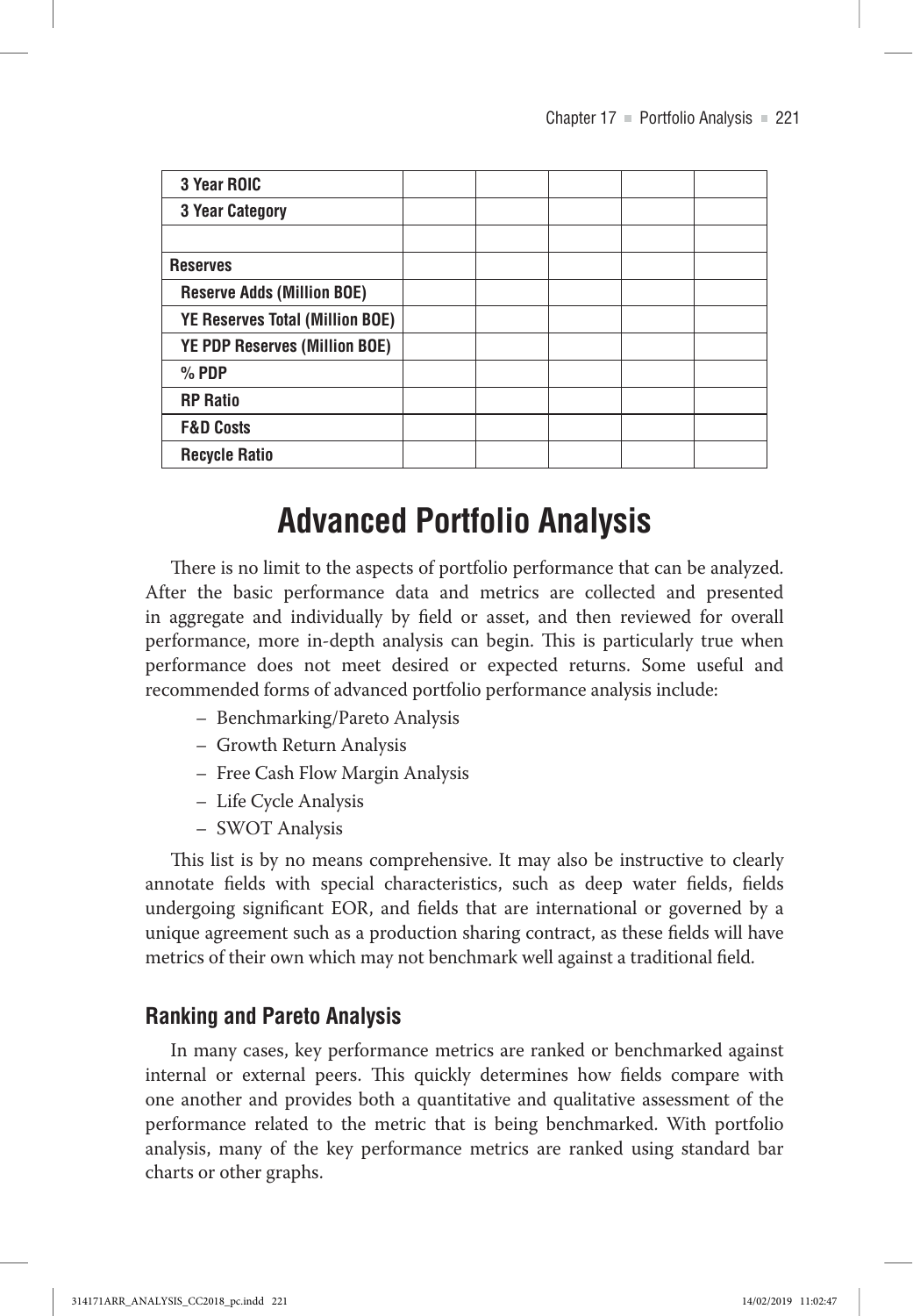

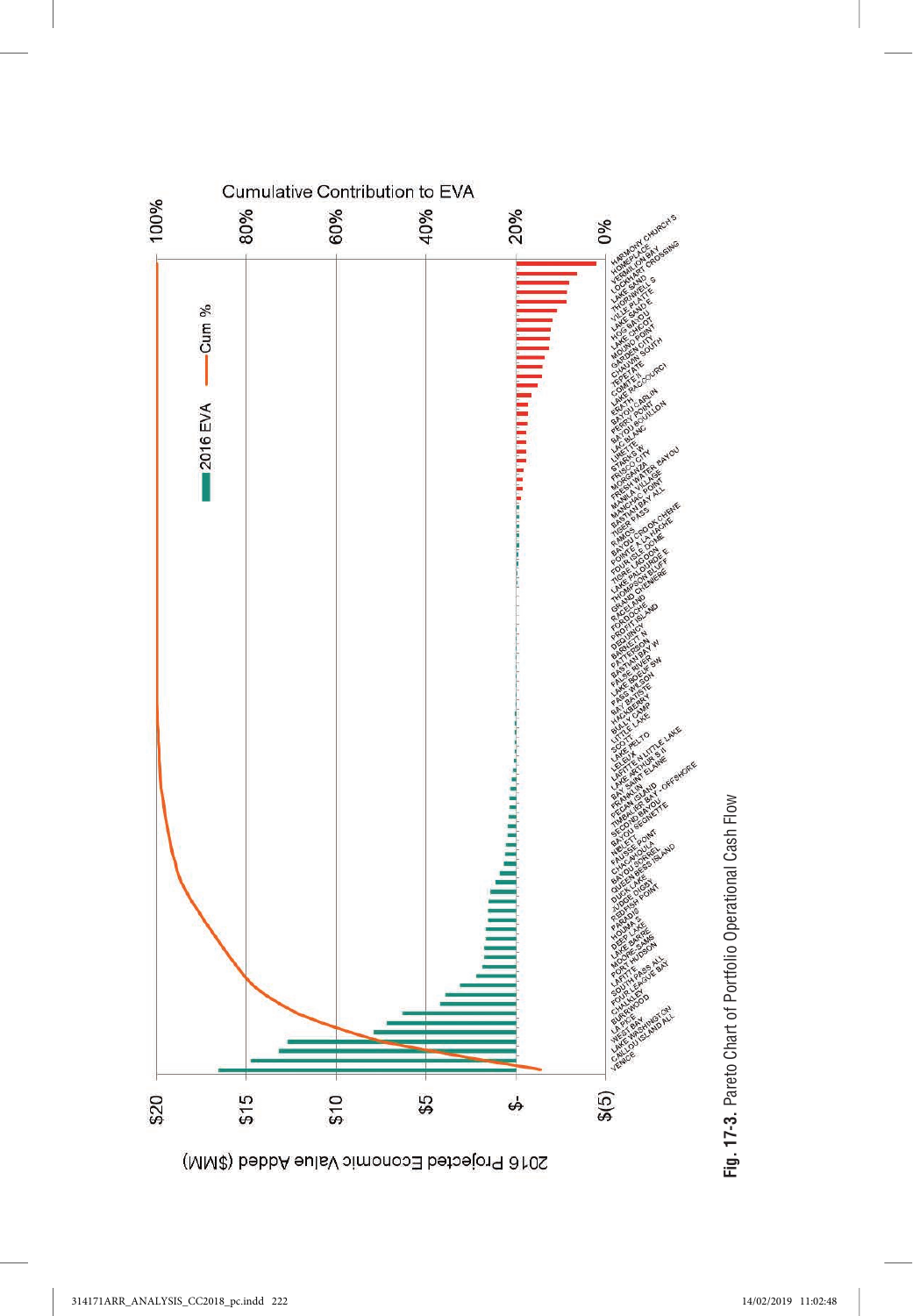Pareto analysis takes this standard graphical analysis a step further. Pareto analysis uses charts that rank fields from high to low according to the desired metric and then adds in a second axis that graphs the cumulative percentage of the fields as a total of the portfolio. Pareto charting can be very valuable when presenting oil and gas cash flow measures, such as total operating expenses, operational cash flow, and free cash flow. This chart does not work with metrics and ratios, but only with measures that can be added cumulatively.

Figure 17-3 is an example of a Pareto chart . In this case, the chart ranks operational cash flow by field and cumulative percentage. This figure shows that two fields are responsible for 84% of the portfolio's cash flow. This example is very simple, but when a portfolio contains dozens of oil and gas assets, a Pareto chart can be remarkably beneficial.

### **Growth Return Analysis**

The Growth/Returns Matrix presented in Chapter 14 is a very powerful method that can quickly demonstrate which assets are creating and destroying value . When using a growth/returns matrix to analyze a portfolio, it is highly recommended that current performance be charted and presented along with historical performance . An example is provided in Figure 17-4. This approach prevents the analysis from being conducted in a "silo" and allows performance trends to be viewed over time. Finally, it is very important to account for any significant changes in oil and gas prices over time as these may have significant impacts on returns and are not captured in the graph alone.



**Fig. 17-4.** Portfolio Growth Return Matrix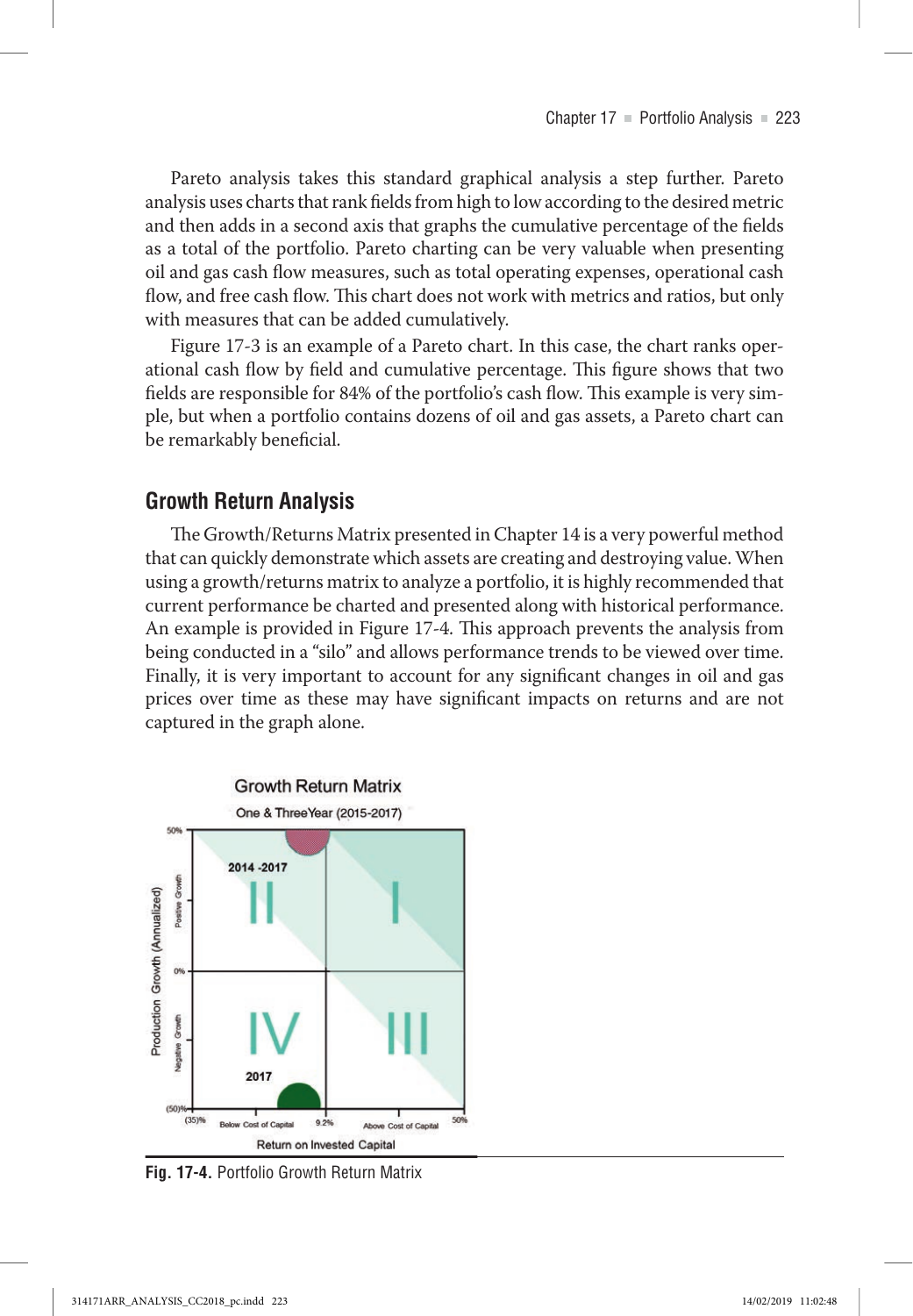### **Free Cash Flow Margin Analysis**

Like the growth return matrix, this form of analysis compares production growth with free cash flow margin. Free Cash Flow Margin is the percentage calculation of free cash flow over revenue and may be positive or negative . When plotted against production growth, a very telling picture can quickly be seen (Figure 17-5) .

Fields with negative free cash flow margin, especially over time, can destroy value. With the exception of those in early stages of long-term development such as deepwater projects, oil sands, and forms of tertiary EOR, fields with both negative free cash flow and falling production are destroying value . By plotting individual fields on a FCFM/growth matrix, as well as plotting the portfolio as a whole, significant performance information can quickly be gleaned. However, as with the growth/returns matrix, this analysis should not be conducted using a single time slice and the price of oil and gas must be considered in the final analysis .



**Fig. 17-5.** Portfolio Growth Free Cash Flow Matrix

## **Life Cycle Analysis**

Although Life Cycle Analysis is qualitative in nature, it can be quite useful in a portfolio analysis . As seen in Figure 17-6, a life cycle diagram can be used to graphically determine if a portfolio is aligned with corporate objectives . A balanced company seeks a portfolio of oil and gas fields that are spread across the life cycle continuum, with mature cash-generating assets funding the growth of start-up and growth assets .

Companies with a focus on cash returns and dividends may seek a portfolio weighted towards the mature end of the scale . Other companies, such as start-ups and those backed by private equity, often load up on growth assets and use debt and other funding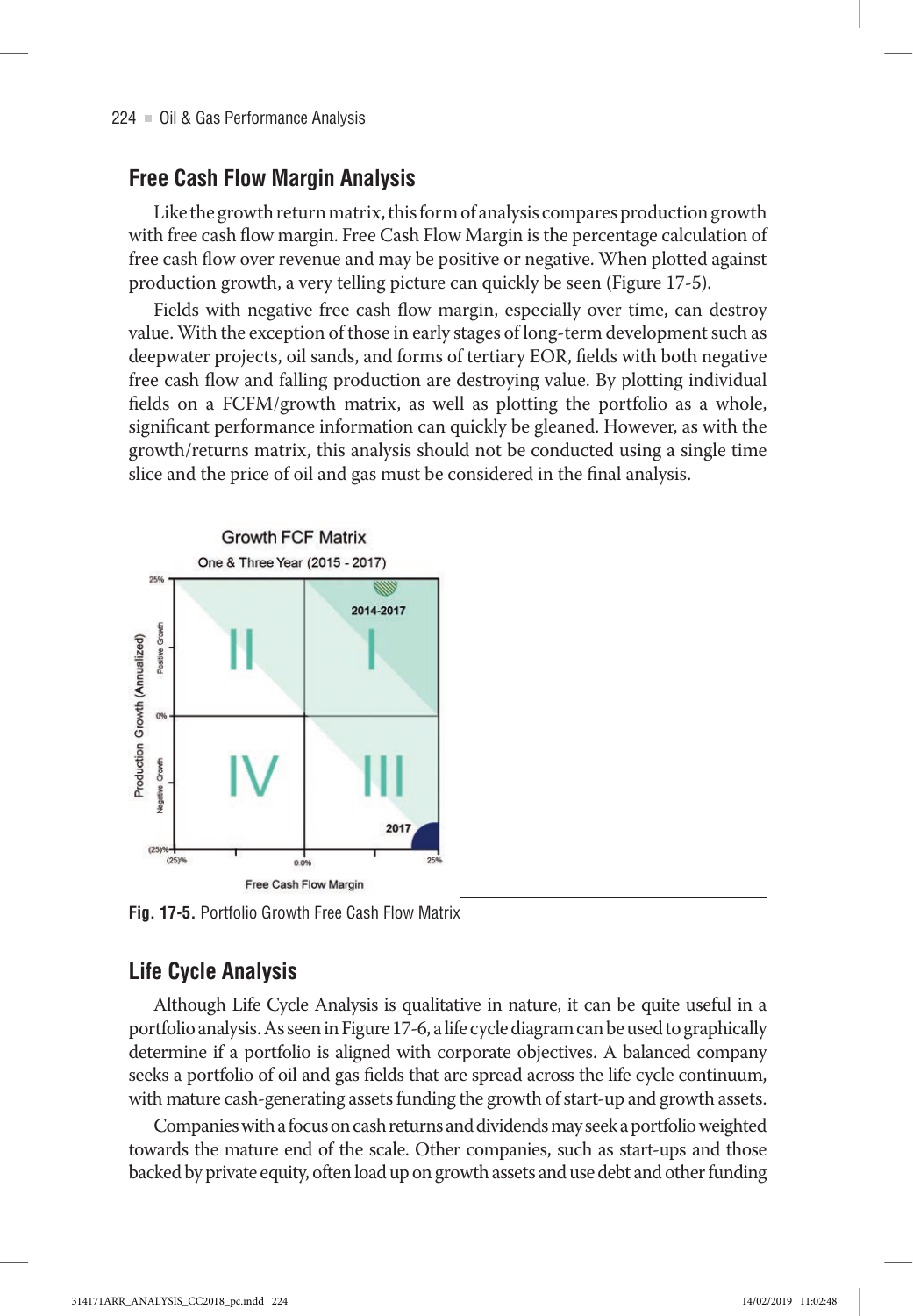to rapidly grow and increase the value of the assets contained within their portfolio. By plotting the fields within a portfolio, the life cycle diagram can be very useful in determining whether growth levels are matched to strategic goals and expectations .



**Fig. 17-6.** Portfolio Life Cycle Diagram

## **SWOT Analysis**

Much has been discussed in this book about SWOT Analysis and the benefits it can provide to any form of performance analysis . With portfolio analysis, SWOT analysis can be used to sum up a portfolio . In this manner, it can summarize the strengths and weaknesses of the analysis and demonstrate how these can lead to opportunities or make a portfolio more vulnerable to external threats . It also allows some qualitative aspects of performance analysis to be introduced and can be used to strengthen any recommendations or calls to action.

# **Case Study**

A simple case study is presented using a portfolio consisting of four oil and gas fields. The data used is representative of real producing oil and gas fields, although some production and cash flow data has been exaggerated for illustrative purposes . The four fields consist of a very profitable dry gas field, an oil field undergoing a significant capital drilling and facility expansion, a mature field in modest decline, and a smaller field with significant performance issues . For brevity's sake, the raw LOS and reserve data will not be presented and the basic performance data and metrics have been calculated and compiled in Figure 17-7 .